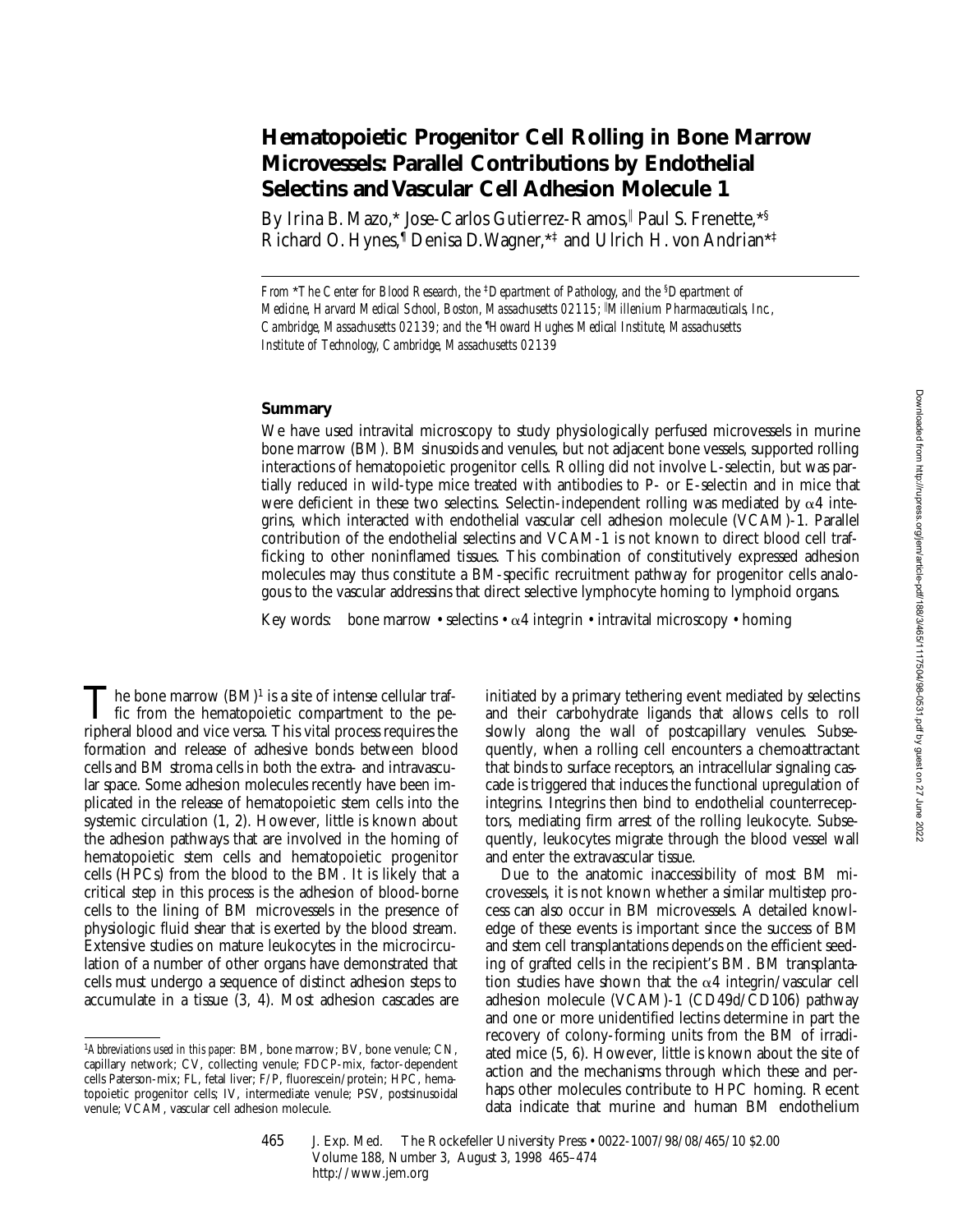constitutively expresses VCAM-1 (7, 8), suggesting that VCAM-1 may be involved in the trafficking of cells between blood and BM.

The role of selectins in HPC trafficking is also unclear. Evidence that carbohydrate–protein interactions may be involved in homing of HPCs to BM was acquired some time ago (6). It is known that L-selectin is expressed on the majority of HPCs (9-11), but its function on these cells is unclear. No hematopoietic defects have been described in L-selectin knockout mice (12). HPCs were also shown to bind to P-selectin (13), although the expression of P-selectin on BM endothelial cells has not been described. Recent data suggest that E-selectin is constitutively expressed on endothelial cells of human and murine hematopoietic tissues (8, 14), but the role of E-selectin in HPC homing has not been addressed.

We describe a novel technique to visualize and dissect interactions of HPCs with BM microvessels in the skulls of anesthetized mice. This model allows the direct microscopic observation and quantitative analysis of adhesion events in physiologically perfused BM microvessels. Using this approach, we have characterized the anatomy and hemodynamics of the skull BM microvasculature, and we demonstrate that HPCs roll in BM venules and sinusoids in the absence of inflammation. Using neutralizing antibodies and genetically deficient mice, we show that HPC rolling is mediated by parallel contributions of constitutively expressed P- and E-selectin and VCAM-1.

#### **Materials and Methods**

Antibodies. Anti- $\alpha$ 4 mAb PS/2, anti-LFA-1 mAb Tib 213, anti–L-selectin mAb Mel-14, and anti–MAdCAM-1 mAb Meca-367 were provided by Dr. E.C. Butcher (Stanford University, Stanford, CA). Anti–VCAM-1 mAb MK 2.7, anti–P-selectin mAb 5H1, and anti–E-selectin mAb 10E6 were a gift from Dr. B. Wolitzky (Hoffmann-La Roche Inc., Nutley, NJ). All mAbs were purified from hybridoma supernatants and stored at  $-70^{\circ}$ C in LPS-free saline. Aliquots of mAbs Meca-367 and MK 2.7 were fluoresceinated with carboxyfluorescein succinimidyl ester (Molecular Probes, Eugene, OR). Fluorescein/protein (F/P) ratios were 6.94 and 2.85, respectively. FITC- and PE-conjugated mAbs to murine c-kit, Ter-119, Mac-1, and CD34 were purchased from PharMingen (San Diego, CA). FITC- and PE-labeled goat anti– rat IgG was from Caltag Labs. (South San Francisco, CA).

*Cells.* The murine progenitor cell lines factor-dependent cells Paterson-mix (FDCP-mix) and M1 were grown as previously described (15, 16). For in vivo experiments, cells were fluorescently labeled with 2',7'-bis-(carboxyethyl)-5(and-6) carboxyfluorescein (BCECF; Molecular Probes). After staining for 30 min at 37 $\rm{C}$  (2  $\mu$ g BCECF/10<sup>7</sup> cells), cells were washed and resuspended to 107 cells/ml in RPMI 1640 (BioWhittaker, Walkersville, MD) containing 10% fetal bovine serum.

To generate fetal liver (FL) HPCs, female and male C57BL/6J mice were mated following standard procedures. Pregnant females were killed 11 d after first observation of a vaginal plug. FLs were dissected from embryos and sieved through a nylon mesh (Becton Dickinson, San Jose, CA). Cells were washed and resuspended in IMDM (BioWhittaker), and viability was determined by trypan blue exclusion. Fluorescent labeling with BCECF was as described for FDCP-mix cells.

Unlabeled aliquots of cell lines and FL cells were transferred to ice for mAb staining and flow cytometric analysis of surface molecules; all other cells were kept at  $37^{\circ}$ C throughout the experiment.

Fluorescently labeled red blood cells from C57/Bl6J donor mice were used to assess BM microhemodynamics. 0.5 ml of anticoagulated blood was washed in 1.0 ml PBS, resuspended in PBS to a 10% hematocrit (based on pellet size), layered on Histopaque-1077 (Sigma Chemical Co., St. Louis, MO), and centrifuged for 8 min at 900 rpm to remove leukocytes. The pellet was resuspended to a 5% hematocrit in DMEM (BioWhittaker) with glucose, and 0.5 mg/ml BCECF was added. The cells were incubated at  $37^{\circ}$ C for 40 min, washed, and resuspended to 5% hematocrit in PBS for injection.

Animals. Adult C57/Bl6J×129S mice of both sexes were used in these studies. P*/*E-selectin double knockout mice on the same genetic background have been described previously (14). Animals were kept in a viral antigen–free barrier facility on standard lab chow and sterile water supply ad libidum. This study complies with National Institutes of Health guidelines for the care and use of laboratory animals.

*Animal Preparation.* Mice were anesthetized by intraperitoneal injection (10 ml/kg) of physiologic saline containing ketamine (5 mg/ml) and xylazine (1 mg/ml). The hair in the submandibular area of the neck and on the skullcap was removed using hair removal lotion (Nair, Carter Products, NY). PE-10 polyethylene catheters (Becton Dickinson) were inserted into the left jugular vein for administration of fluids and into the right common carotid artery for injection of fluorescent cells into the aortic arch. The scalp was incised in the midline and the frontoparietal skull was exposed while carefully avoiding damage to the bone tissue. A plastic ring was inserted in the incision to spread the skin and to allow application of sterile physiologic saline solution to prevent drying of the tissue. To immobilize the animal's head, the mouse was placed on a customized plexiglas stage equipped with a stereotactic holder (David Kopf Instruments, Tujunda, CA).

*Intravital Microscopy.* An intravital microscope (IV 500; Mikron Instruments, San Diego, CA) equipped with water immersion objectives (Carl Zeiss, Inc., Thornwood, NY) was used in experiments. Small boluses ( $\sim$ 50  $\mu$ l) of BCECF-labeled cells were injected through the right carotid artery catheter. Fluorescent cells were visualized in the left frontoparietal skull by videotriggered stroboscopic epi-illumination (Chadwick Helmuth, El Monte, CA) through an FITC filter set and an  $\times 10$  objective (Zeiss Achroplan, numerical aperture [NA] 0.3 ∞, Water). 150 kD of FITC dextran (Sigma Chemical Co.) was injected in some experiments for measurements of microvascular dimensions using an  $\times$ 40 objective (Zeiss Achroplan, NA 0.75  $\infty$ , Water) as previously described (17). At the end of some experiments, saline containing 1 mg/ml rhodamine 6G or 4 mg/ml rhodamine 123 (Molecular Probes) was injected intravenously at a dose of 1.5 ml/kg body weight. The distribution of FITC-dextran (Sigma Chemical Co.) and rhodamine compounds in the skull was recorded through an  $\times$ 4 objective (Achroplan, NA 0.16). All scenes were recorded on video tape using a SIT camera (VE 1000-SIT; Dage MTI, Michigan City, IN), a time base generator (For - A, Montvale, NJ), and a Hi-8 VCR (Sony, Boston, MA).

*Image analysis.* 62 representative BM venules and sinusoids were analyzed to measure luminal cross-sectional diameter and velocity of labeled erythrocytes  $(\geq 20 \text{ cells/vessel})$  using a PC-based image analysis system (18). The wall shear rate was calculated for each venule as previously described (17, 19). Rolling fractions of progenitor cell lines and FL HPCs were determined by counting the number of interacting cells in each venule or sinusoid per 100 cells that passed through the same vessel during an injection.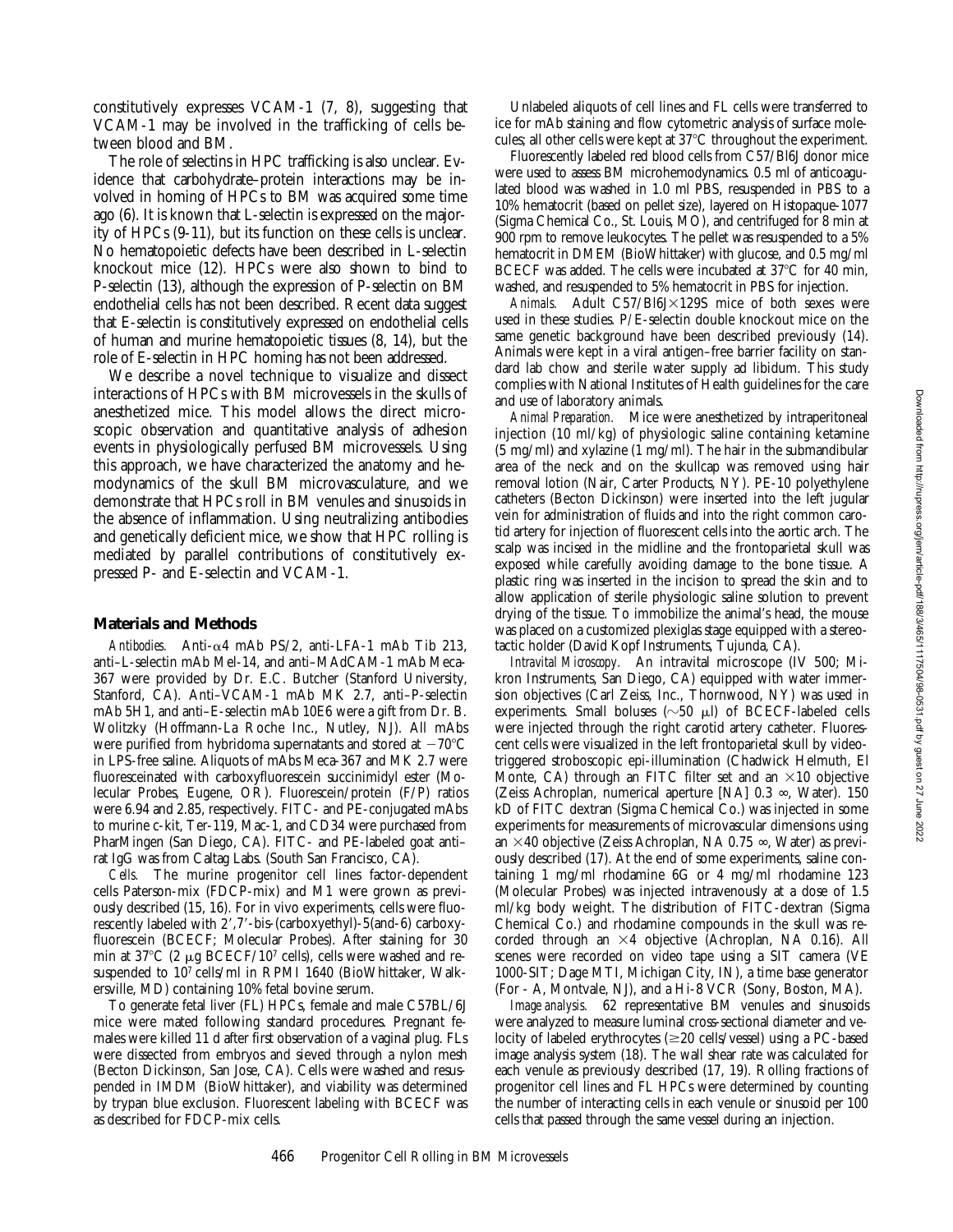*Histology.* The frontoparietal bones of murine skulls were explanted and fixed for 6 h in PBS containing 4% paraformaldehyde, decalcified (Accumate RDO; Sigma Chemical Co.) and embedded in paraffin in a Tissue-Tec vacuum infiltration processor (Miles Labs., Inc., Somerset, MA). Frontal sections were cut  $(5-\mu m)$ thick) with a microtome (Reichert-Jung, Nussloch, Germany) and stained with hematoxylin and eosin following standard procedures.

*Culture Colony-Forming Unit Assay.* Frontoparietal bones, femora, and brains of five mice were ground using a mortar and pestle. Single cell suspensions were generated and mononuclear cells (MNCs) were isolated by density gradient centrifugation over Ficoll-Hypaque (Sigma Chemical Co.). Colonies were grown in IMDM containing 15% fetal bovine serum (JRH Biosciences, Lenexa, KS), 1% bovine serum albumin (Sigma Chemical Co.), 0.13 mM b-mercaptoethanol (Sigma Chemical Co.), 2.5 U/ml recombinant erythropoietin (Amgen, Inc., Thousand Oaks, CA), 150 ng/ml recombinant mouse stem cell factor (Sigma Chemical Co.), and 10% (vol/vol)  $\times 63$  IL-3-conditioned medium. Isolated MNCs, 1 ml/well, were plated in duplicate in 0.9% methylcellulose (Sigma Chemical Co.) at  $10^5$  and  $3 \times 10^5$  cells/ml. Cultures were maintained at  $37^{\circ}$ C in 5% CO<sub>2</sub>. Colonies were counted after 8 d.

*FACS Analysis.* Surface expression of adhesion molecules by FDCP-mix, M1, or FL HP cells was assessed by flow cytometry: the cells were suspended to 107 cells/ml in RPMI 1640 and kept on ice; 20  $\mu$ g/ml of mAbs to L-selectin,  $\alpha$ 4, LFA-1, Mac-1, b7, cutaneous lympohocyte antigen (CLA), and P-selectin glycoprotein ligand (PSGL)-1 were added to 100  $\mu$ l cell suspension. Cells were washed twice after 30 min of staining, and FITC- or PE-conjugated goat anti–rat IgG was added in a dilution of 1:100 or 1:200, respectively. Subsequently, cells were washed twice after 30 min of staining and analyzed using a FACScan® flow cytometer (Becton Dickinson). For two-color flow cytometry cells were incubated with 1:200 diluted rat sera (Sigma Chemical Co.) for 15 min on ice to decrease nonspecific binding of antibody and washed. Subsequently cells were incubated on ice with PE- and FITC-conjugated mAbs (30 min each incubation) with two washings between each incubation.

*Statistical Methods.* For statistical comparison of two samples, a two-tailed Student's *t* test was used when applicable. Multiple comparisons were performed using the Kruskal-Wallis test with Bonferoni correction of *P*. Differences were considered statistically significant when  $P < 0.05$ . Data are presented as mean  $\pm$ SEM unless indicated otherwise.

## **Results and Discussion**

*Anatomy of the Microcirculation in the Murine Frontoparietal Skull.* We noticed that the flat bones which form the skull's calvaria contain BM that was macroscopically visible as a red coloration, primarily in the parasagittal region (Fig. 1 *A*, *left*). Visually identified red BM was located often in the interparietal bone parallel to the lambdoidal suture, but the microvascular network in this area was frequently sparse and poorly visible. In contrast, the thin layer of bone that covered the BM cavities in the frontoparietal skull was sufficiently transparent to allow the observation of a multitude of underlying microvessels without the need for surgical manipulation of the bone itself. Thus, the microvascular network in this area of the skull could be studied in the absence of trauma-induced hemorrhage or significant inflammation.

To characterize the microvascular anatomy, we intravenously injected FITC-dextran, an inert plasma marker that facilitates measurements of luminal dimensions (17) (Fig. 1 *A*, *right*). Although there was considerable heterogeneity between animals, several distinguishing features of the frontoparietal skull microcirculation were noted. The most prominent vessel was a large collecting venule (CV) that was often macroscopically detectable. This venule was bilaterally located in the frontal bone in close proximity and parallel to the coronal suture and drained into the superior sagittal sinus. The function of this venule may be analogous to that of the central vein in the BM of long bones. The BMCV received afferent blood from a parietal network of sinusoids that were irregularly shaped, frequently arranged in a honeycomb pattern, and linked by short anastomoses. The direction of blood flow in some of these anastomosing vessels fluctuated unpredictably. Most laterally positioned sinusoids drained directly into the BMCV, whereas blood from medially located sinusoids reached the BMCV via one or more postsinusoidal venules (PSV). BMCV also received blood from laterally located venules in the frontal bone. These vessels included both elongated bone venules (BV) that had few branches and no apparent contact to BM cavities and a number of intermediate venules (IV) with numerous branches that were surrounded by a variably thick layer of BM tissue. Diameters of BMCV, sinusoids, and BMPSV did not differ significantly from each other, whereas BMIV were more narrow (Table 1).

In addition to the vessels described above, we noted parasagittal capillary networks (CNs) in the frontal and interparietal bones. Blood flow in CN vessels (diameter: 10.9  $\pm$ 2.2  $\mu$ m, mean  $\pm$  SD) was typically low and highly variable and was often partially obscured by extravascular erythroid cells which seemed more concentrated in this area than elsewhere. The adhesive phenomena observed in the frontal CNs were consistent with those from other regions of the skull. However, these data were not included in the results described below because only few cells entered this area and due to poor visibility it was often not possible to distinguish between flowrelated slowing and adhesive interactions of cells.

*Microvascular Hemodynamics in the Skullcap.* To assess BM microhemodynamics, fluorescently labeled murine erythrocytes were injected intraarterially and their velocity in BM venules and sinusoids was determined by off-line video analysis as previously described (17). Mean blood flow velocities and wall shear rates in BM sinusoids, BMPSVs, and BMCVs were similar except in BMIVs, where these parameters were lower (Table 1). These measurements of microvascular hemodynamics and dimensions are in good agreement with earlier studies of blood flow in BM microvessels of the rabbit fibula (20) and with ultrastructural measurements of BM sinusoids in guinea pigs (21).

*Intravenously Injected Rhodamine Fluorophores Delineate Hematopoietic Tissue within BM Cavities.* Previous studies on the ultrastructure of BM samples have shown that the walls of many microvessels are discontinuous, i.e., they partly lack a basal lamina and adventitial cells (21). However, we did not detect FITC-dextran (150 kD) extravasation from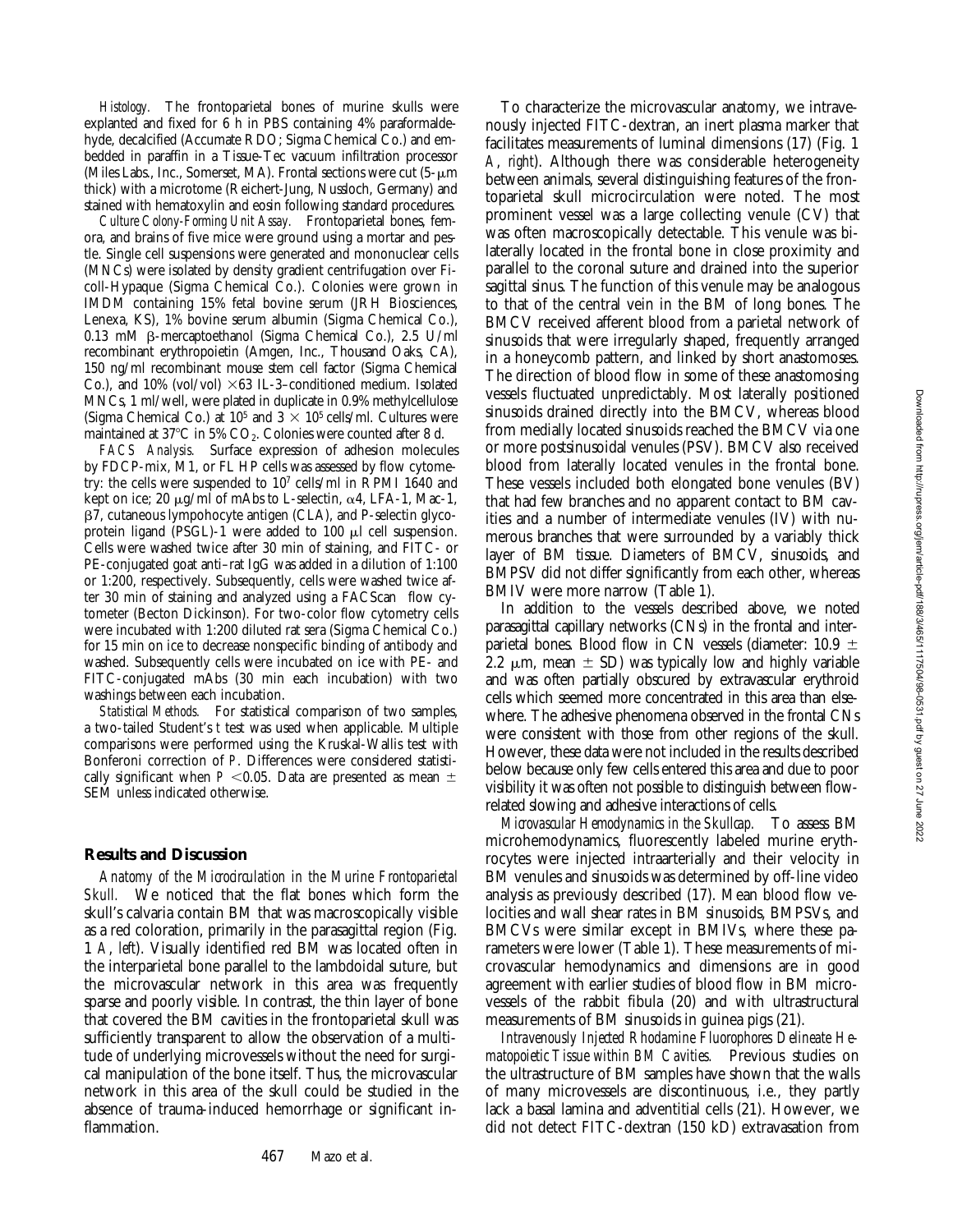



**Figure 1.** Anatomy and histology of murine skull BM. (*A*) Top view of the dorsal murine skull. Major flat bones and sutures are shown schematically (*left*). The rectangle over the frontoparietal region indicates the area which shows the typical microvascular anatomy after intravenous injection of 150-kD FITC-dextran (*right*). A large BMCV (*1*) in the parietal bone parallel to the coronal suture drains into the sagittal sinus (*2*). A parietal network of sinusoids (*3*) drains into the BMCV, either directly or via one or more BMPSV (*4*). BMCVs also receive blood from laterally located venules in the parietal bone. These vessels include BMIVs (*5*) and some BVs (*6*). A dense parasagittal CN (*7*) is located in the frontal bone. Blood flow in CN capillaries is highly variable and often partially obscured by red marrow, which tends to be more concentrated in this area than elsewhere. (*B*) Rhodamine 6G accumulation. A marked accumulation of the dye (*R*) is observed in the parasagittal regions of frontal and parietal bones and in the perivascular space of sinusoids and some, but not all, venules. Identical staining patterns were seen with rhodamine 123 (data not shown). Number designations are as in *A*. (*C*) Photomicrographs of hematoxylin and eosin–stained frontal sections through the frontal bones of a skull.

The sections lie approximately on the long axis of the quadrangle in *A* (*left*). Several intraosseous cavities filled with densely packed hematopoietic cells are shown at low magnification (*top*). Arrows indicate the sagittal (*left*) and coronal (*right*) sutures; *SS*, sagittal sinus. At higher magnification (*bottom*), a microvessel (\*) can be detected within a BM cavity. Scale bars in top and lower panels depict 500 and 50  $\mu$ m, respectively. (*D*) Colony-forming capacity of MNCs from murine brain, skull, and femur. MNCs isolated from brains, skullcaps, and femora of five mice were harvested and plated on methylcellulose. CFU-C assays were performed in duplicate. Data are expressed as mean  $\pm$  SEM of three independent experiments.

BM vessels, indicating that skull BM endothelium constitutes an efficient barrier to blood-borne macromolecules. In contrast, when the low molecular weight fluorophores rhodamine 6G (479 dalton) or rhodamine 123 (381 dalton)

were injected intravenously, intense extravascular labeling was observed in a bizarrely shaped, sharply demarcated, and approximately symmetrical pattern in parasagittal areas of the frontal, parietal, and interparietal bones. Contained within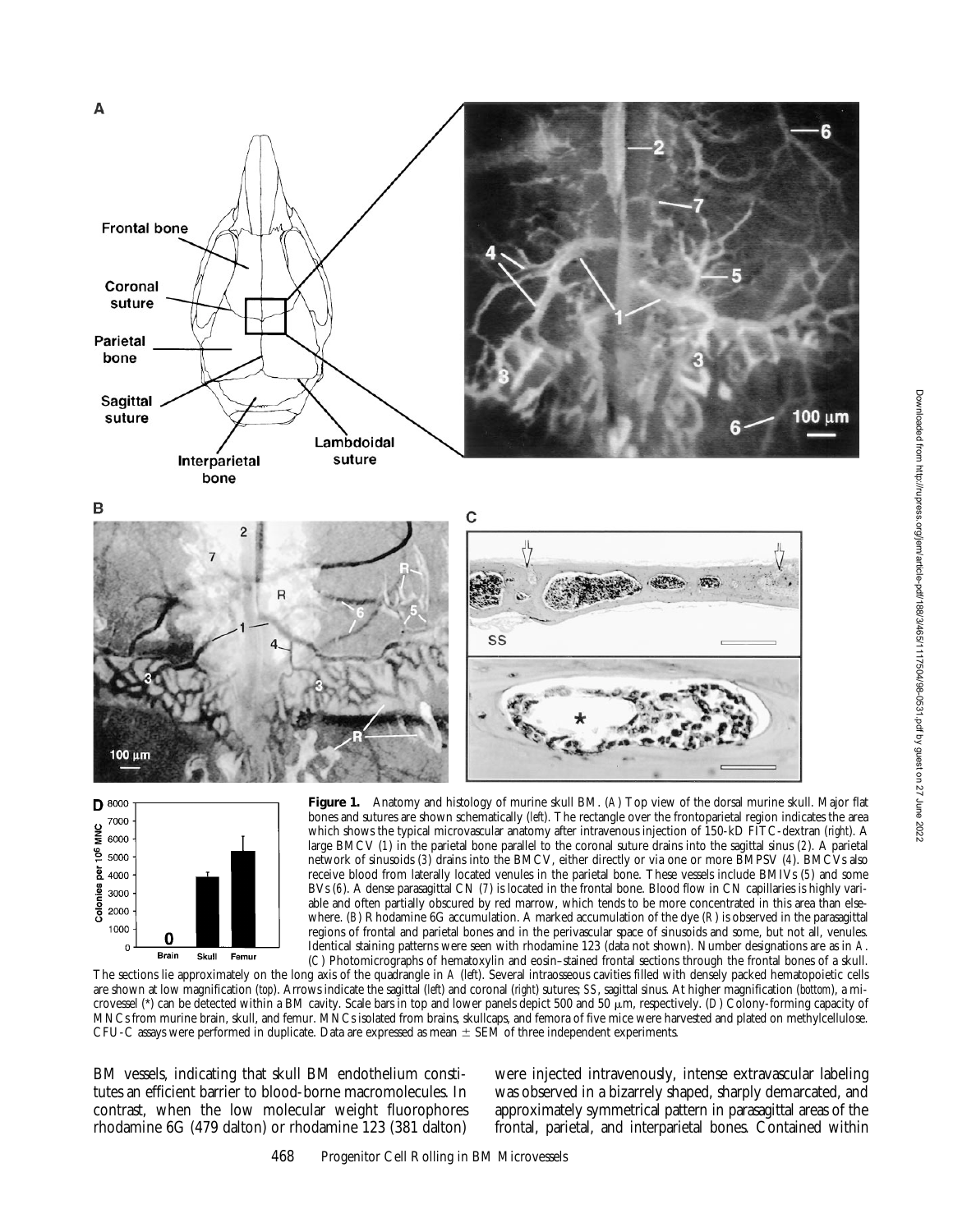**Table 1.** *Dimensions and Hemodynamic Parameters of BM and Bone Microvessels*

| <b>Parameters</b>               | <b>BMCV</b>        | <b>Sinusoids</b>  | <b>BMPSV</b>      | <b>BMIV</b>       | BV                |
|---------------------------------|--------------------|-------------------|-------------------|-------------------|-------------------|
| <i>n</i> (venules/animals)      | 16/5               | 14/5              | 5/5               | 19/5              | 8/3               |
| Diameter $(\mu m)$              | $98.8 \pm 12$      | $41.9 \pm 10.8$   | $56.2 \pm 11.9$   | $28.8 \pm 9.1$    | $21.6 \pm 7.9$    |
|                                 | $(89.3 - 126.6)$   | $(21.9 - 60.2)$   | $(47.6 - 74.8)$   | $(17.0 - 50.4)$   | $(13.7 - 36.8)$   |
| $V_{\text{rbc}}$ ( $\mu$ m/sec) | $525.0 \pm 293.3$  | $418.0 \pm 126.2$ | $508.6 \pm 190.9$ | $196.9 \pm 153.2$ | $222.7 \pm 124.3$ |
|                                 | $(120.9 - 1220.1)$ | $(255.1 - 731.6)$ | $(385.0 - 842.1)$ | $(88.2 - 750.2)$  | $(75.3 - 385.2)$  |
| $WSR$ (sec <sup>-1</sup> )      | $91.7 \pm 43.6$    | $91.4 \pm 36.9$   | $76.9 \pm 19.9$   | $56.9 \pm 33.6$   | $98.6 \pm 28.5$   |
|                                 | $(23.7 - 167.9)$   | $(50.5 - 164.8)$  | $(54.5 - 98.1)$   | $(15.2 - 130.6)$  | $(53.3 - 144.9)$  |

To assess BM microhemodynamics, fluorescently labeled murine erythrocytes were injected intraarterially and their velocity in venules and sinusoids was determined by off-line video analysis (17). Since rheologic parameters in BMCVs were often different in individual segments of the same venule upstream and downstream of bifurcations, these vascular segments were analyzed separately.  $V_{RBC}$ , red blood cell velocity; WSR, wall shear rate. Data are presented as arithmetic mean  $\pm$  SD, and ranges are given in parentheses.

these regions were the dense CNs, sinusoids, BMPSVs, BMCVs, and BMIVs, but not BVs (Fig. 1 *B*).

The conspicuous staining pattern with rhodamine compounds was unique to the skull calvaria; we did not observe a similar extravascular distribution of rhodamine 6G in other murine tissues including skin, cremaster muscle, lymph node, small intestine, and Peyer's patches, although microvessels in some organs (especially the gut) appear to be similarly permeable to rhodamine 6G (von Andrian, U.H., unpublished data). Therefore, the restricted distribution of rhodamine suggested the presence of anatomically confined compartments. To test this, we performed a histologic examination of coronal sections of paraffin-embedded skull caps (Fig. 1 *C*). The frontoparietal skull contained intraosseous BM cavities that were filled with densely packed hematopoietic cells of various lineages and permeated by numerous microvessels. The intense intravital staining of these areas implies that many cells were metabolically active because both rhodamine compounds preferentially stain mitochondria (22). Indeed, this property of rhodamine 123 has been exploited to assess the degree of HPC differentiation (23).

*Murine Skullcap BM Contains Hematopoietic Progenitor Cells.* To confirm that skull BM cavities contained HPCs, we performed CFU-C assays in methylcellulose with MNCs isolated from skull caps, femora, and brains of adult mice. In three independent experiments, plated cells from skulls and femora, but not from brains, gave rise to granulocyte/macrophage and erythroid colonies (3,908  $\pm$  238 and 5,331  $\pm$ 841 colonies per 10<sup>6</sup> MNCs, respectively, mean  $\pm$  SEM; Fig. 1 *D*). The commitment of HPCs to these two lineages reflects the composition of growth factors in our assay and does not exclude the presence of lymphoid progenitors and megacaryocytes in the skull. The difference in the frequency of colonies in CFU-C assays using MNCs from skulls and femora was not statistically significant. We conclude that the hematopoietic tissue within the cavities of adult murine calvaria contains HPCs at a similar frequency as the marrow of the long bones.

*BM Venules and Sinusoids Support Constitutive Rolling Interactions of FDCP-mix Cells.* Having established that we can identify and analyze BM microvessels, we tested the adhesive behavior of FDCP-mix cells, a murine cell line with HPC-like properties. This is a growth factor (IL-3)– dependent multipotential cell line that can proliferate in the presence of horse sera without differentiating (15). Fluorescently labeled cells were injected through a carotid artery catheter and their passage through the BM was recorded (Fig. 2 *A*). FDCP-mix cells rolled in most BM venules and sinusoids, but rarely interacted with BV (Fig. 2 *B*). Within different types of BM microvessels rolling fractions were variable, but they were always significantly higher than in adjacent BVs. We conclude that BM microvessels are distinguishable from BV not only by their shape, localization, and perivascular accumulation of rhodamine compounds, but also by their distinct adhesive properties.

*Constitutively Expressed E- and P-selectin, but not L-selectin, Participate in FDCP-mix Cell Rolling in BM Microvessels.* Next, we set out to identify the molecular mechanisms of progenitor cell rolling. The three selectins have been shown to mediate rolling of mature leukocytes in many other organs (24). Flow cytometric analysis indicated that FDCPmix cells express L-selectin, P-selectin glycoprotein ligand (PSGL)-1, and low levels of the cutaneous lymphocyte antigen (CLA; data not shown). The latter two are ligands for endothelial P- and E-selectin, respectively (25, 26). A similar pattern of selectins and their ligands was found on human  $CD34+HPCs$  (13), which supports the validity of using FDCP-mix cells as a model for stem cell trafficking. Treatment of animals and cells with a mAb to L-selectin had no effect (Fig. 2 *C*), whereas mAbs to P- and E-selectin reduced rolling by 58 and 32%, respectively. Importantly, although endothelial cells in other organs such as the mesentery or cremaster muscle may require prior cytokine activation or other inflammatory stimuli to support rolling interactions via endothelial selectins (27–29), BM venules and sinusoids supported FDCP-mix cell rolling constitutively. Although it can not be excluded that the surgical ex-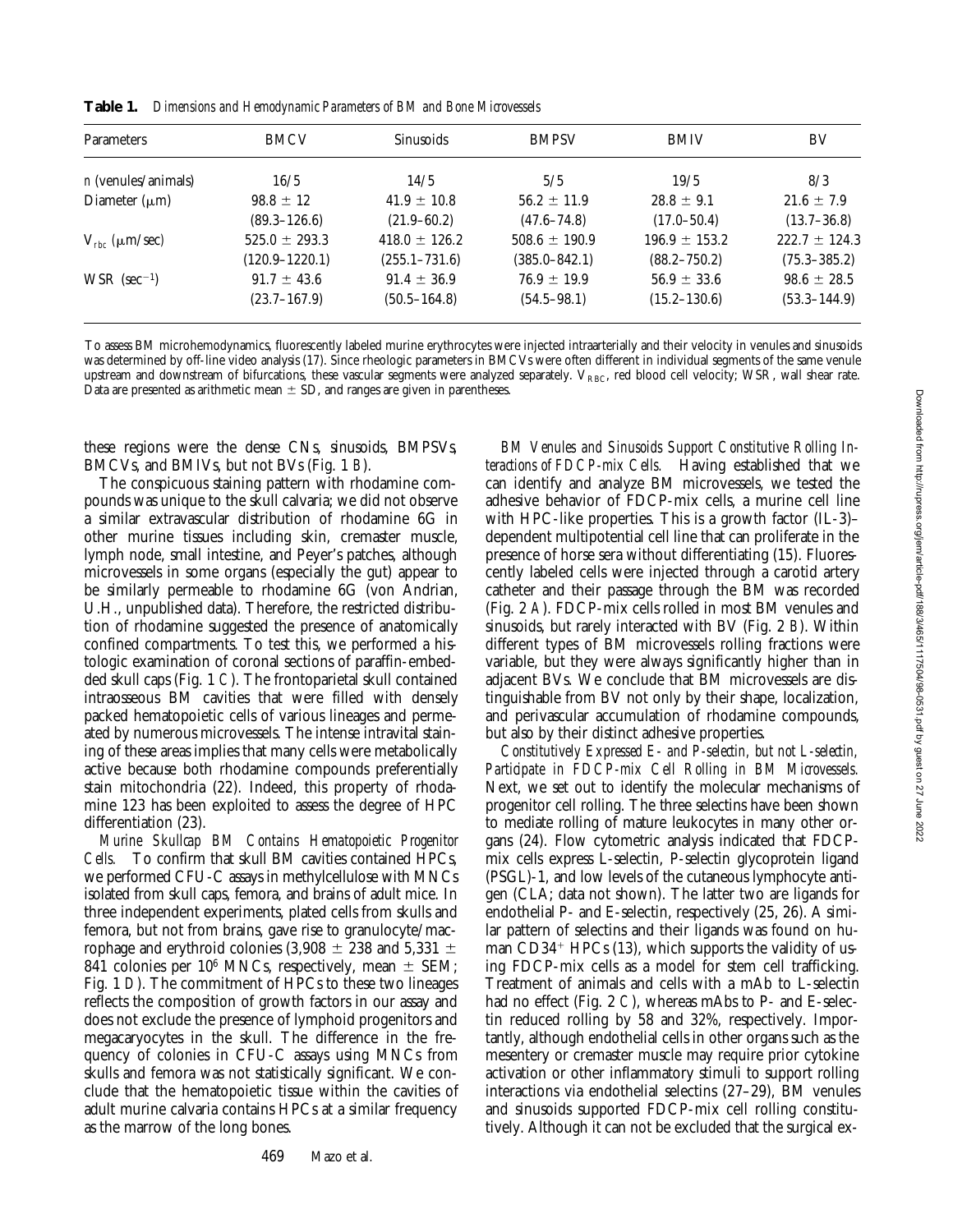

*n* corresponds to the number of venules. Groups were compared with control using the Kruskal-Wallis test followed by Bonferoni correction of *P*. (*D*) Comparison of FDCP-mix cell rolling in wild-type and P/E-selectin double knockout mice. Data are expressed as mean  $\pm$  SEM of three experiments. Rolling fractions in P/E-deficient mice were significantly lower than in wild-type littermates ( $P$  <0.001; Student's *t* test), but were not affected by anti–L-selectin mAb (100  $\mu$ g/10<sup>7</sup> cells). *n*, number of venules.

posure of the skull may have induced some tissue irritation, the time course of these experiments (typically  $\langle 1 \text{ h} \rangle$ ) was too short for significant transcriptional induction of E-selectin (30). Moreover, inflammation-induced rapid upregulation of P-selectin from Weibel-Palade bodies would likely affect all exposed venules. BVs in immediate vicinity to BM venules and sinusoids did not support rolling, suggesting that BM vessels express endothelial selectins constitutively and selectively. This interpretation is consistent with recent reports of E-selectin expression in noninflamed murine and human BM, detected by immunohistology or reverse-transcriptase PCR of noninflamed endothelial cells (8, 14), and with in vitro studies that have shown E-selectin–mediated rolling of human HPCs on cultured BM endothelial cells (8).

*FDCP-mix Cells Interact with BM Microvessels in Mice Deficient in P/E-selectin.* Although P- and E-selectin inhibition significantly reduced FDCP-mix cell rolling, the mAbs did not block interactions by  $>68\%$ , even given in combination. To test whether rolling could occur in the complete absence of selectins, we used P/E-selectin doublydeficient mice (14). Rolling of FDCP-mix cells in BM venules and sinusoids of these animals was lower than in wild-type littermates, consistent with a role for endothelial selectins in stem cell homing to BM. However, a significant fraction of cells continued to roll, and this interaction was not affected by inhibition of L-selectin (Fig. 2 *D*). Thus, additional selectin-independent adhesion mechanism(s) that are sufficient to support tethering and rolling of circulating HPCs in BM microvessels must exist.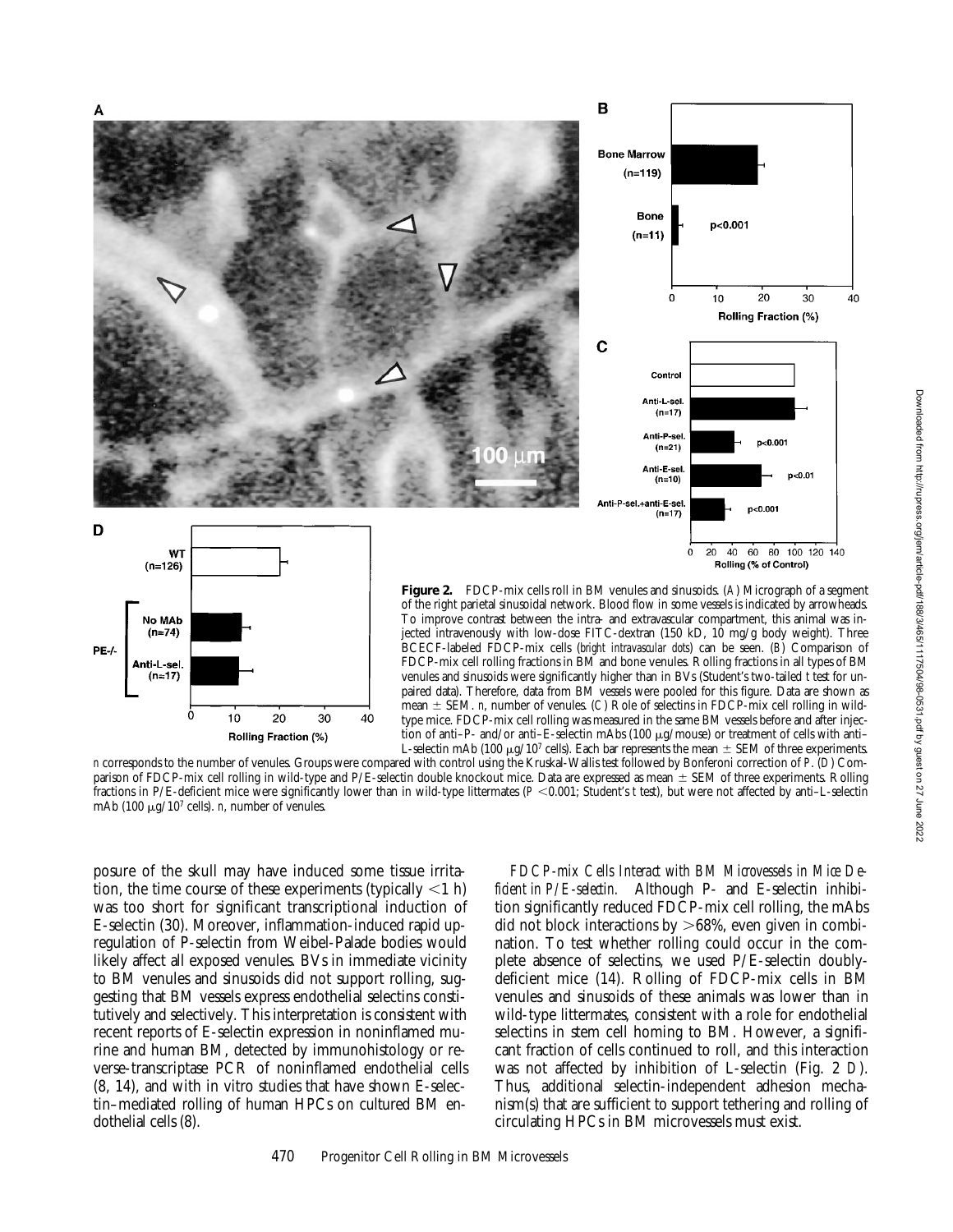*Constitutively Expressed VCAM-1 Mediates Selectin-independent Rolling of FDCP-mix and M1 Progenitors in BM Microvessels.* We hypothesized that VCAM-1 could be responsible for selectin-independent rolling. In vitro experiments have shown that VCAM-1 interaction with  $\alpha$ 4 integrins mediates lymphocyte tethering and rolling (31–33). Furthermore, immunohistochemical studies on sections of murine and human BM have shown that VCAM-1 is constitutively expressed in BM microvessels (7, 8). To determine whether VCAM-1 is present in murine skull caps, we injected fluoresceinated anti–VCAM-1 mAb (MK 2.7, F/P ratio 2.85) into mice. Within 10 min after injection, antibody accumulation was detectable at the luminal surface of BM venules and sinusoids (Fig. 3 *A*). In contrast, mAb binding was undetectable in most BV and in subdermal venules of the animals' ears, and BM vessels did not bind a mAb to the mucosal addressin MAdCAM-1 (MECA-367, F/P ratio 6.94; data not shown).

To test whether VCAM-1 and  $\alpha$ 4 integrins mediate FDCP-mix cell rolling, we used mAbs against these molecules. Both antibodies decreased rolling fractions in wildtype animals by 35–50% (Fig. 3 *B*), whereas rolling was inhibited by  $\sim$ 75% in P/E-selectin-deficient mice (Fig. 3 *C*), indicating that  $\alpha$ 4/VCAM-1 alone can initiate and sustain cell–cell interactions in BM venules and sinusoids. Both mAbs inhibited rolling equally, suggesting that other  $\alpha$ 4 ligands did not participate. Most of the rare cells that interacted with P/E-selectin-deficient BM vessels after inhibition of VCAM-1 rolled only briefly and typically detached within seconds, indicating that  $\alpha$ 4/VCAM-1 is the major selectin-independent rolling pathway.

Although  $\alpha$ 4-mediated rolling on purified, immobilized VCAM-1 or on transfectants is well documented (31–33), several in vitro studies of monocyte and T cell adhesion to endothelial monolayers were unable to demonstrate involvement of this pathway in rolling (33, 34). In these experiments, monocytes and T cells engaged with VCAM-1 only during firm adhesion and transendothelial migration. On the other hand, intravital microscopy studies of eosinophil and lymphocyte adhesion to inflamed mesenteric or cremaster muscle venules suggest that  $\alpha$ 4 integrins can support rolling in those tissues in synergy with, but not independent of, selectins (35-37). This variability in  $\alpha$ 4/ VCAM-1–dependent adhesion could be due to several factors. First, the mode of VCAM-1 expression may vary. This may involve VCAM-1 surface density, ultrastructural presentation, host cell–specific posttranslational modification(s), or a combination of these factors. Although fluorescent signals from BM microvessels were partially absorbed by overlying tissues, and the skull itself emitted significant background fluorescence, labeled VCAM-1 mAb was readily visualized in BM microvessels, suggesting that VCAM-1 expression was high. Second, the differences may reflect variable levels of  $\alpha$ 4 affinity and/or avidity that may be host cell–dependent (38). However, rolling on VCAM-1 was not unique for FDCP-mix cells since rolling of the myeloid progenitor line M1 (16) was also blocked by anti- $\alpha$ 4.

*Endothelial Selectins and VCAM-1 Mediate Rolling of FL HPC in BM Microvessels.* The fact that fluorescent VCAM-1 mAb was readily visualized in BM microvessels, even under conditions that are likely to render our method of detection relatively insensitive, suggests that VCAM-1 is ex-





**Figure 3.** The a4/VCAM-1 pathway mediates selectin-independent rolling of progenitor cells in BM microvessels. (*A*) CFSE-labeled anti–VCAM-1 accumulation in a typical BM venule.  $50 \mu g$  of fluorescently labeled mAb MK 2.7 was injected intravenously. 15 min later, the animal was anesthetized, the vena cava was cut, and the mouse was perfused through a catheter in the right common carotid artery with heparinized ice-cold saline to remove intravascular blood and unbound mAb. The optical plane was focused on the centerline of the venule revealing fluorescent mAb at the luminal surface of opposing vessel walls (*upward curved horizontal lines*). Scale bar depicts 50  $\mu$ m. (*B* and *C*) Effect of mAbs against integrins and VCAM-1 in (*B*) wild-type mice and (*C*) P/E-selectin double knockout mice. Rolling fractions after mAb treatment were normalized to rolling fractions determined in the same vessel before mAb application (*control*). Only FDCP-mix cells were tested in P/E-selectin knockout animals. Groups were compared with control using the Kruskal-Wallis test with Bonferoni correction of *P* (for FDCP-mix cells) or the Student's two-tailed *t* test for paired data (for M1 cells). All data are shown as mean  $\pm$  SEM of three independent experiments. *n*, number of venules per group.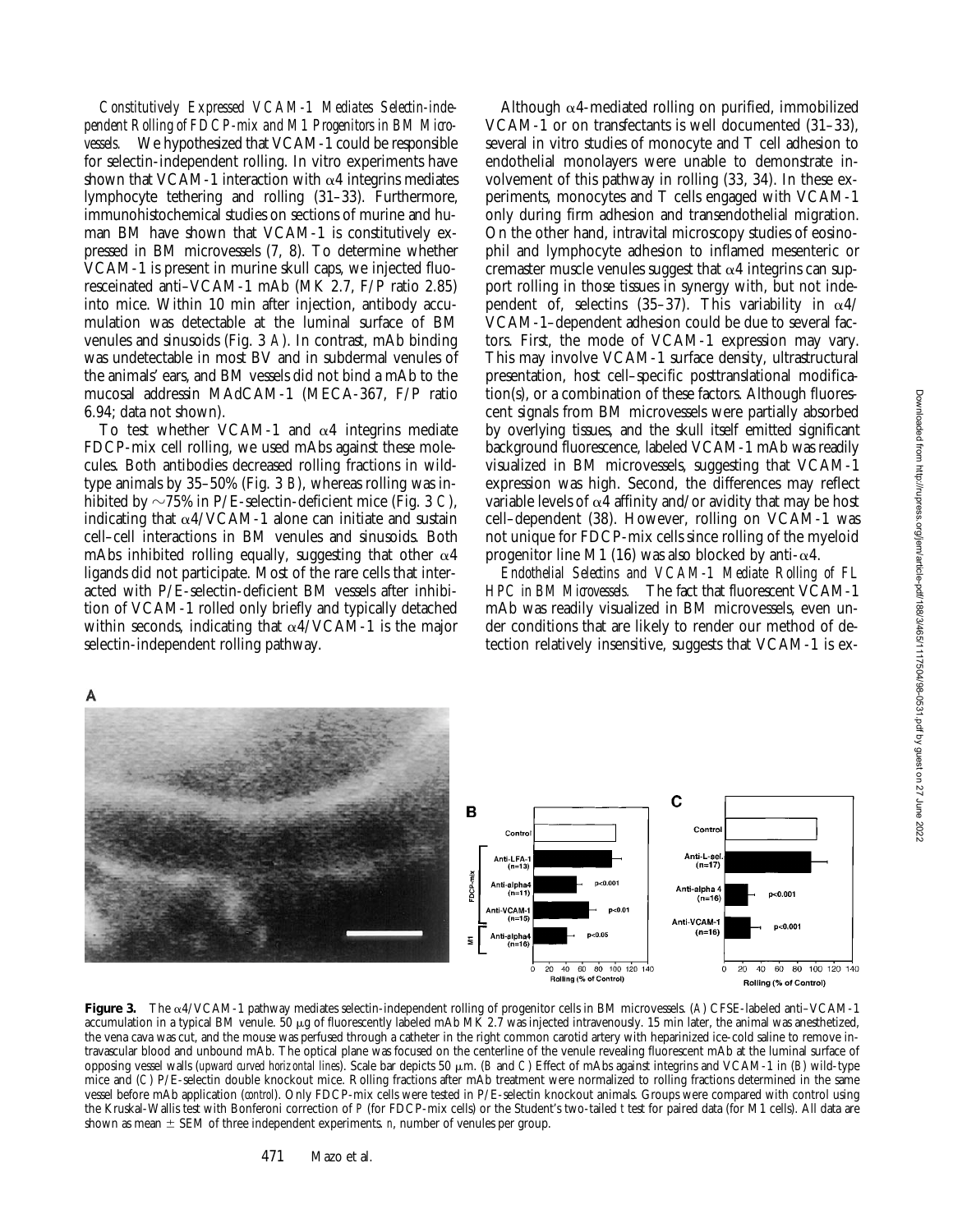pressed at considerable levels on the luminal surface of BM venules and sinusoids. Moreover, our studies with neutralizing mAbs clearly demonstrate that VCAM-1 mediates rolling of progenitor cell lines, presumably via interactions with  $\alpha$ 4 $\beta$ 1 (VLA-4). However, FDCP-mix and M1 cells express also  $\alpha$ 4 $\beta$ 7, which could have interacted weakly with VCAM-1. This integrin is absent on human (9) and murine (Mazo, I.B., and U.H. von Andrian, unpublished data) HPCs. Thus, although our studies with FDCP-mix cells demonstrate that  $\alpha$ 4/VCAM-1 can mediate selectin-independent rolling in vivo, it could be argued that native HPCs may not be able to use this pathway because their  $\alpha$ 4 integrins may have a different composition or functional activity.

Because it was not possible to isolate HPCs from adult mice at sufficient quantity and purity for in vivo experiments, we harvested FL cells from murine embryos at day 11 of gestation. HPCs from FLs were shown to home to the BM similarly to HPCs from adult BM (39). At day 11, murine FLs contain  $\sim$ 50% erythroid cells (Ter-119<sup>+</sup>) and  $\sim$ 50% MNCs (Ter-119<sup>-</sup>, c-kit<sup>+</sup>) (40). Approximately half of the latter are uncommitted HPCs. The rest are bipotent progenitors of B cell/macrophage lineage (41). Flow cytometric analysis of FL cells confirmed these observations and revealed that  $Ter-119^-$  c-kit<sup>+</sup> cells (HPCs) stained brightly with the fluorophore BCECF, whereas the fluorescence intensity of BCECF-labeled Ter-119<sup>+</sup> cells was 10-100-fold lower (data not shown). Control experiments revealed that most erythroid cells were thus below the detection threshold of our video camera. Therefore, we did not separate erythroid cells from HPCs because the latter constituted the vast majority ( $\sim$ 90%) of detectable FL cells in BM vessels.

Rolling of FL HPCs in BM venules and sinusoids of wild-type mice was comparable to that of FDCP-mix cells (mean  $\pm$  SEM of rolling fractions: 21.9  $\pm$  4.9% for FL HPC vs. 19.9  $\pm$  1.5% for FDCP-mix). Rolling was also markedly inhibited by anti–VCAM-1 (Fig. 4). Likewise, FL HPC rolling in P/E-selectin knockout mice was lower than in wild-type BM, and was nearly abolished after additional inhibition of VCAM-1. We conclude that FL HPC and likely other HPC populations behave equivalently to progenitor cell lines in that they are able to use either vascular selectins or the  $\alpha$ 4B1/VCAM-1 pathway to initiate rolling. However, it should be noted that FL HPC, unlike progenitor cell lines, could be composed of different subpopulations whose rolling may be preferentially supported by one or the other mechanism.

*Endothelial Specialization in BM Microvessels: Implications for HPC Homing.* The parallel contribution by distinct constitutive rolling pathways in adult BM microvessels may function as a safeguard to provide access for circulating HPCs to areas where resident HPCs have been lost. It may similarly ensure sufficient seeding of the BM during fetal development. This could explain why a deficiency in Pand/or E-selectin or their fucosylated ligands does not abolish hematopoiesis in gene-targeted mice (14, 42). Similarly, a defect in fucose metabolism in humans with leukocyte adhesion deficiency syndrome type 2 causes a complete absence of selectin ligands resulting in increased

susceptibility to infections (43). However, hematopoiesis in these patients is intact, presumably because HPCs can still use  $\alpha$ 4/VCAM-1 to reach the BM.

A similar evaluation of  $\alpha$ 4 or VCAM-1 in gene-targeted mice is more complex because either null mutation is embryonic lethal before the BM is formed (44). However, hematopoiesis has been examined in animals that express a hypomorphic VCAM-1 mutant (1), and in chimeric mice that lack  $\alpha$ 4 integrins on hematopoietic cell subsets (45). Together, these studies indicate that defects in endothelial selectins or in  $\alpha$ 4/VCAM-1 can lead to abnormalities in blood cell production or differentiation, but neither of these pathways alone is essential for HPC homing to the BM. Our findings are consistent with this interpretation; endothelial selectins and VCAM-1 could independently initiate and sustain HPC adhesion in BM venules and sinusoids.

HPC migration from FL to BM during fetal development occurs in a sterile uterine environment and involves a large number of HPCs that colonize the BM during ongoing extramedullary hematopoiesis (39). In contrast, patients undergoing BM ablation for HPC transplantation are not similarly well protected. Intravenously transplanted HPCs are likely to use the same adhesion pathways to reach hematopoietic compartments in the BM. Indeed, antibodies to VCAM-1 and/or  $\alpha$ 4 were shown to reduce the number of homed HPCs in the BM of lethally irradiated mice by  $\sim$ 50% (5). The partial preservation of HPC homing in these experiments is consistent with a contribution by Pand E-selectin, but the role of endothelial selectins in hematopoietic recovery after HPC transplantation has not been examined so far. A clinical study has reported that the number of L-selectinhi HPCs in BM grafts correlated with faster recovery of thrombopoiesis (10), but it is unclear whether this is an effect of differential HPC migration. Our observations suggest that L-selectin does not contribute to HPC homing, at least in unchallenged BM. It is possible that conditioning with chemotherapy or irradiation before transplantation may induce changes in BM endothelial cells (7). However, a recent report has shown that short-term homing of HPCs to irradiated BM is lower than to untreated BM (46). Thus, it is unclear whether irradiation promotes HPC seeding of the BM because of enhanced HPC recruitment from the blood or because of other effects such as an increased accessibility of extravascular sites that promote HPC survival and hematopoiesis.



**Figure 4.** Fluorescently labeled HPC from day 11 FLs of C57/B6J embryos were analyzed in BM microvessels of wild-type and P/E-selectin–deficient mice before and after treatment with anti-VCAM-1 (100 μg/mouse). Data in wild-type mice are from three independent experiments. FL HPC rolling was determined in three P/E-selectin-deficient

mice, and one of these animals was additionally treated with anti–VCAM-1. All bars depict mean  $\pm$  SEM. *n*, number of venules. Groups were compared using Student's *t* test for paired or unpaired data where appropriate.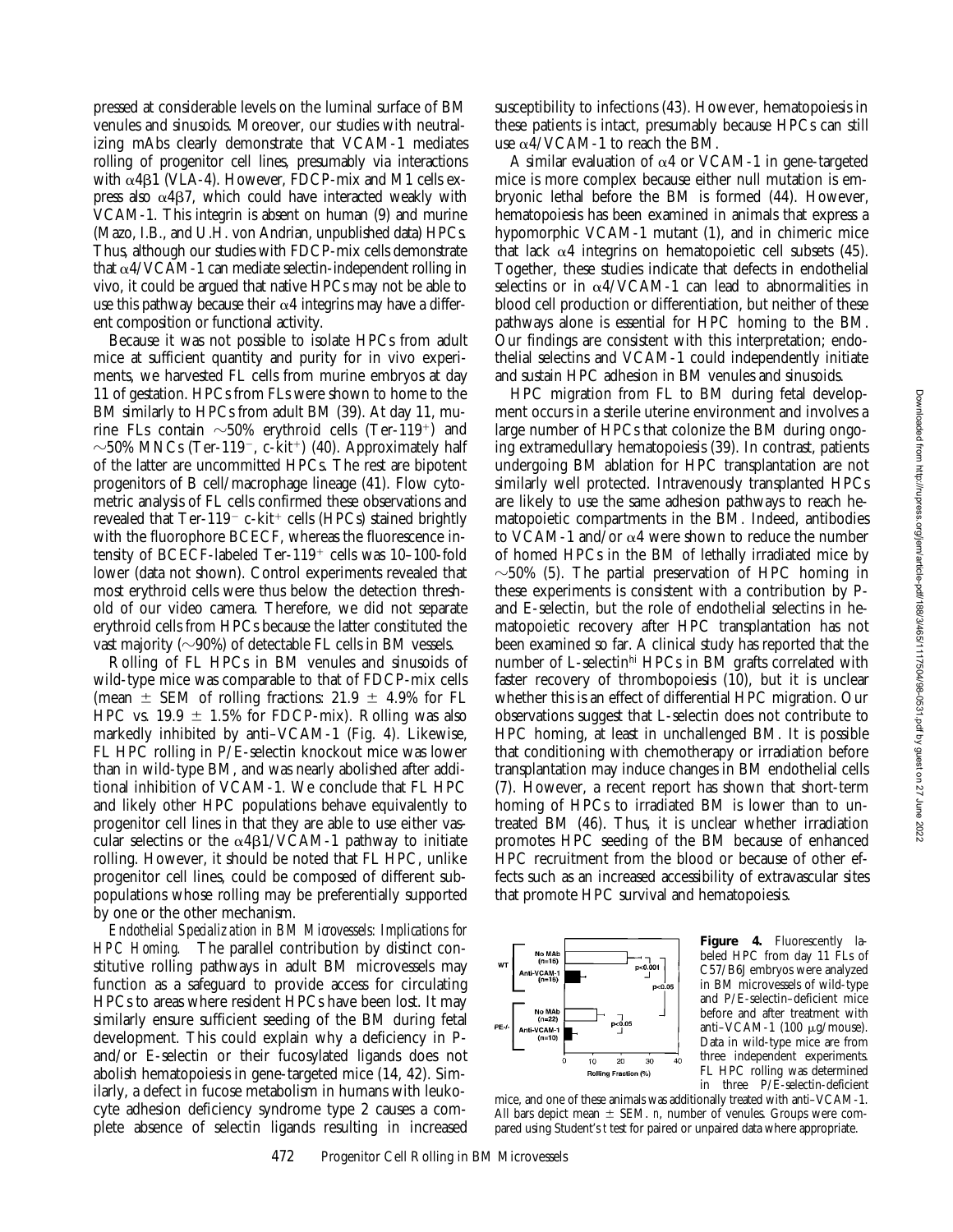Nevertheless, it appears reasonable that the kinetics of hematopoietic recovery after HPC transplantation correlate with the efficacy of HPC homing to the BM, particularly when the number of HPCs is limited. Thus, a defect or reduced efficacy of selectin ligands or  $\alpha$ 4 $\beta$ 1 might reduce HPC homing and prolong the period during which patients are at risk of infection or bleeding. This could be particularly important for therapies using highly purified autologous HPCs or transfected HPCs as a treatment of cancer or genetic deficiencies. Methods of transfection and cultivation of HPCs have been reported (47, 48), but the effects of these manipulations on HPC expression of selectin ligands and  $\alpha$ 4 $\beta$ 1 have not been examined. Based on our findings, we speculate that culture conditions or other manipulations that preserve or enhance the ability of HPCs to interact with vascular selectins or VCAM-1 may have beneficial effects on the homing of transfused cells to a recipient's BM.

In conclusion, our experiments assign a pivotal function to P/E-selectin and VCAM-1 as endothelial determinants that initiate adhesion between BM endothelial cells and circulating HPCs. However, our findings do not exclude a role for chemoattractants or other adhesion molecules that may be critical for firm arrest of rolling cells or subsequent diapedesis. Indeed, unique combinations of rolling receptors, chemoattractants, and secondary adhesion molecules direct the specific migration of differentiated myeloid and lymphoid cells to other organs (3, 4, 49). While some molecules participate in many adhesion cascades, others function selectively in specialized vascular beds such as the high endothelial venules of peripheral lymph nodes and Peyer's patches (49). These so-called vascular addressins constitute a single molecular species or antigenic determinant and act as highly efficient rolling receptors. The adhesion-initiating vascular addressins of the BM differ from their counterparts in high endothelial venules inasmuch as they are not a single endothelial determinant but a unique combination of adhesion molecules that appear to make equivalent parallel contributions during HPC homing.

We thank Drs. E.C. Butcher and B. Wolitzky for providing antibodies; Dr. A. Peled for providing M1 cells; and B. Fors and G. Cheng for excellent technical assistance. We are grateful to Dr. C. Lloyd for her help in histology assay, and to M. Ryan for expert assistance in flow cytometry. Special thanks to Dr. E. Quackenbush for her advice in experiments with FL cells.

This work was supported by National Institutes of Health grants HL-54936 and HL-56949.

Address correspondence to Ulrich H. von Andrian, The Center for Blood Research, 200 Longwood Ave., Boston, MA 02115. Phone: 617-278-3130; Fax: 617-278-3190; E-mail: uva@cbr.med.harvard.edu

*Received for publication 31 March 1998.*

### **References**

- 1. Friedrich, C., M.I. Cybulsky and J.C. Gutierrez-Ramos. 1996. Vascular cell adhesion molecule-1 expression by hematopoiesis-supporting stromal cells is not essential for lymphoid or myeloid differentiation in vivo or in vitro. *Eur. J. Immunol.* 26:2773–2780.
- 2. Papayannopoulou, T., and B. Nakamoto. 1993. Peripheralization of hemopoietic progenitors in primates treated with anti-VLA4 integrin. *Proc. Natl. Acad. Sci. USA.* 90:9374–9378.
- 3. Butcher, E.C. 1991. Leukocyte-endothelial cell recognition: three (or more) steps to specificity and diversity. *Cell.* 67: 1033–1036.
- 4. Springer, T.A. 1994. Traffic signals for lymphocyte recirculation and leukocyte emigration: the multi-step paradigm. *Cell.* 76:301–314.
- 5. Papayannopoulou, T., C. Craddock, B. Nakamoto, G.V. Priestley, and N.S. Wolf. 1995. The VLA4/VCAM-1 adhesion pathway defines contrasting mechanisms of lodgement of transplanted murine hemopoietic progenitors between bone marrow and spleen. *Proc. Natl. Acad. Sci. USA.* 92:9647–9651.
- 6. Tavassoli, M., and C.L. Hardy. 1990. Molecular basis of homing of intravenously transplanted stem cells to the marrow. *Blood.* 76:1059–1070.
- 7. Jacobsen, K., J. Kravitz, P.W. Kincade, and D.G. Osmond. 1996. Adhesion receptors on bone marrow stromal cells: in vivo expression of vascular cell adhesion molecule-1 by reticular cells and sinusoidal endothelium in normal and  $\gamma$ -irradi-

ated mice. *Blood.* 87:73–82.

- 8. Schweitzer, K.M., A.M. Drager, P. van der Valk, S.F. Thijsen, A. Zevenbergen, A.P. Theijsmeijer, C.E. van der Schoot, and M.M. Langenhuijsen. 1996. Constitutive expression of E-selectin and vascular cell adhesion molecule-1 on endothelial cells of hematopoietic tissues. *Am. J. Pathol.* 148:165–175.
- 9. Friedrich, C., and J.C. Gutierrez-Ramos. 1995. Characterization of adhesion receptors expressed on cord blood  $CD34<sup>+</sup>$ cells. *In* Leukocyte Typing V. S.F. Schlossman, L. Boumsell, W. Gilks, J.M. Harlan, T. Kishimoto, C. Morimoto, J. Ritz, S. Shaw, R. Silverstein, T. Springer, T.F. Tedder, and R.F. Todd, editors. Oxford University Press, Oxford, UK. 1637–1639.
- 10. Dercksen, M.W., W.R. Gerritsen, S. Rodenhuis, M.K. Dirkson, I.C. Slaper-Cortenbach, W.P. Schaasberg, H.M. Pinedo, A.E. von dem Borne, and C.E. van der Schoot. 1995. Expression of adhesion molecules on  $CD34^+$  cells:  $CD34^+$  $L$ -selectin<sup>+</sup> cells predict a rapid platelet recovery after peripheral blood stem cell transplantation. *Blood.* 85:3313–3319.
- 11. Griffin, J.D., O. Spertini, T.J. Ernst, M.P. Belvin, H.B. Levine, Y. Kanakura, and T.F. Tedder. 1990. GM-CSF and other cytokines regulate surface expression of the leukocyte adhesion molecule-1 (LAM-1) on human neutrophils, monocytes, and their precursors. *J. Immunol.* 145:576–584.
- 12. Arbonès, M.L., D.C. Ord, K. Ley, H. Ratech, C. Maynard-Curry, G. Otten, D.J. Capon, and T.F. Tedder. 1994. Lymphocyte homing and leukocyte rolling and migration are im-